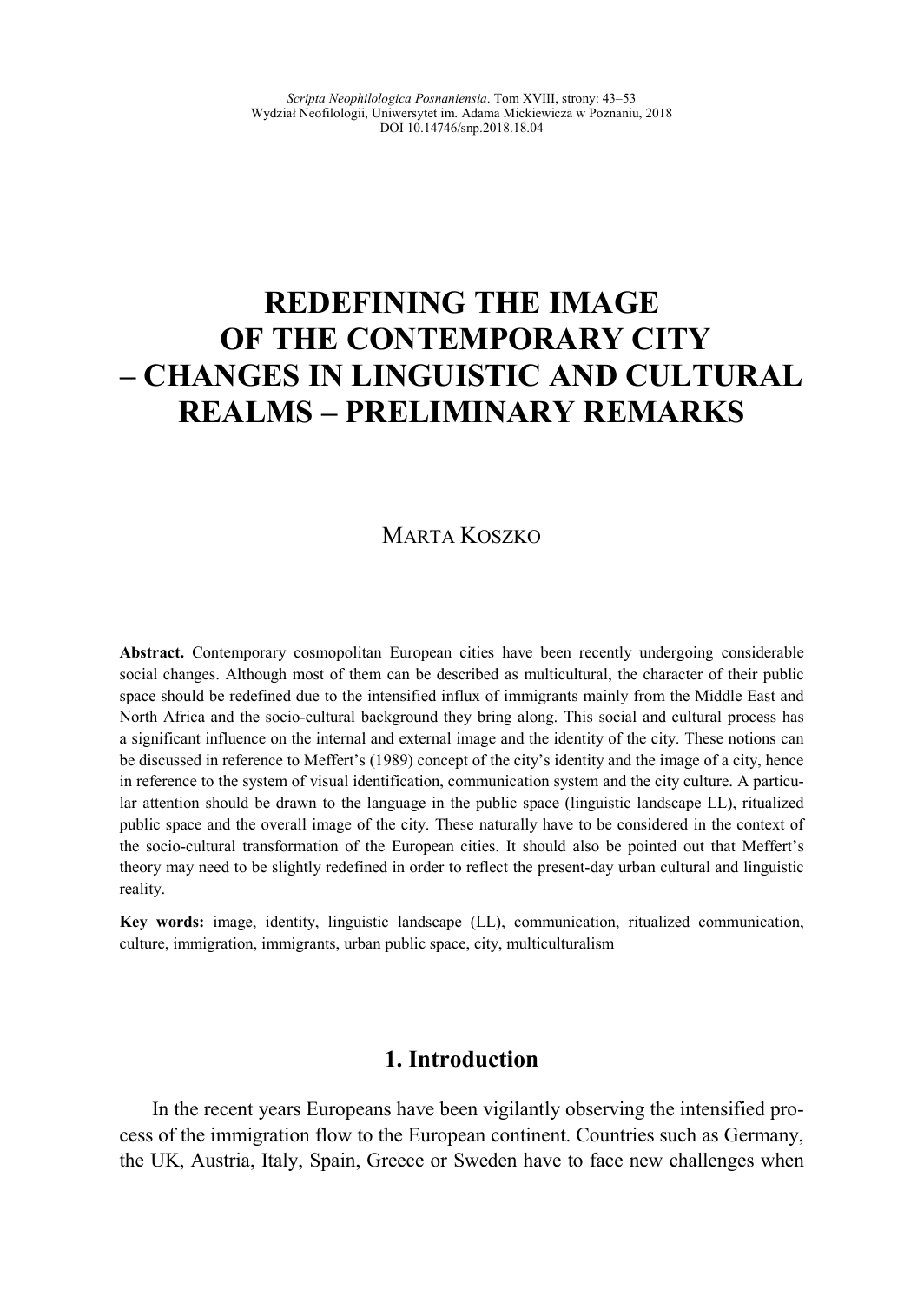dealing with such a great number of people who arrive with different life experiences but also, more significantly, with their own cultural background, which includes traditions, beliefs, symbols and values. The phenomenon of immigration is not new in the history of Europe, however, the scale on which it is happening is unprecedented. For this reason, this problem requires a detailed research and most of all, an open discussion among people from different scientific fields, including linguistics, socio-linguistics, sociology or psychology.

Major European cities have been perceived as multicultural for decades. Such places as London, Paris or Berlin have attracted newcomers since ever, for they have given them haven and also economic opportunities. People who inhabited these urban spaces contributed to the development and creation of multicultural public spaces, though sometimes restricted to particular districts, suburban ghettos, which consequently have been one of the crucial elements constituting the overall image of a particular city.

The notion of 'the image of the city' is often discussed in reference to Meffert's (1989) concept of the city's identity and the image of a city, hence in reference to the system of visual identification, communication system and the city culture. In order to discuss the present socio-linguistic-cultural transformation of the European cities, a particular attention should be drawn to the language in the public space (linguistic landscape, LL), ritualized public space and the overall image of the city. Because of the ongoing changes it should also be pointed out that Meffert's approach may need to be slightly redefined in order to reflect the present-day urban cultural and linguistic reality.

## **2. The illustration of the immigration process**

The majority of the recent immigrants to Europe have the status of refugees. This makes assimilation more difficult, as the travel to a new country was rather forced (e.g. military conflicts) than a voluntary one. The number of relocated people has grown rapidly and their countries of origin are very diverse. They include for example Syria, Albania, Iran, Ukraine etc. (see Chart 1 and Table 1).

Countries which have accepted the greatest number of refugees are Germany, Hungary, Sweden, Austria, Norway, France or Finland. Hence, the greatest transformations and modifications in the urban image can be expected in the cities of these countries. Germany, for example, received 442,000 first-time asylum applications in 2015, which has never happened before (Pew Research Center, August, 2016).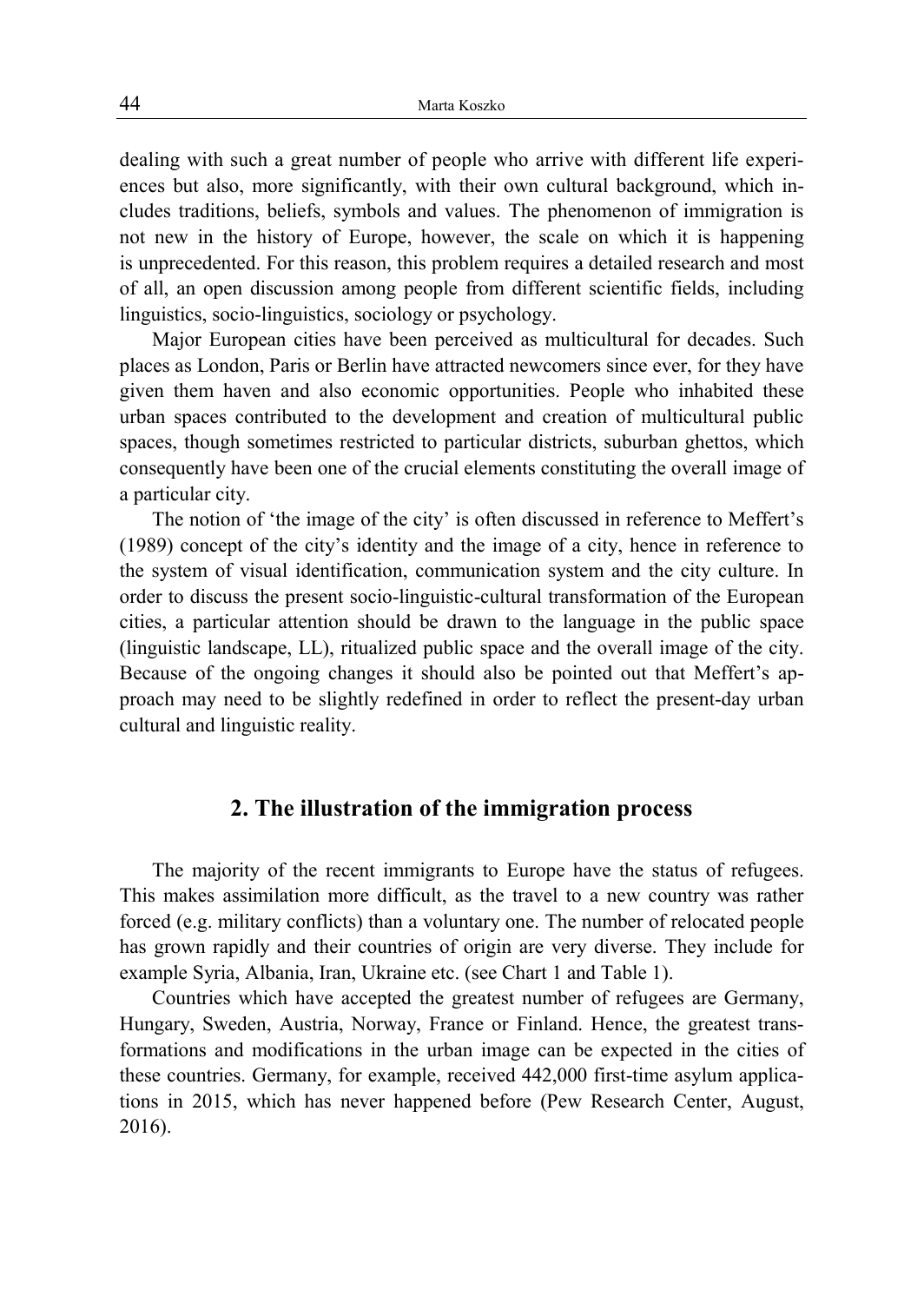

#### **Number of asylum seekers in Europe surges to record 1.3 million in 2015**

*Annual number of asylum applications received by EU-28 countries, Norway and Switzerland, 1985 to 2015* 

**Chart 1.** "Number of Refugees to Europe Surges to Record 1.3 Million in 2015" (Source: Pew Research Center, August, 2016)

**Table 1**. Countries of origin of the asylum seekers in Europe in 2015 (Source: Pew Research Center, August, 2016)

|              | Total     | % of all asylum applications |
|--------------|-----------|------------------------------|
|              |           |                              |
| Syria        | 378,000   | 29                           |
| Afghanistan  | 193,000   | 15                           |
| Iraq         | 127,000   | 10                           |
| Kosovo       | 68,000    |                              |
| Albania      | 67,000    |                              |
| Pakistan     | 47,000    |                              |
| Eritrea      | 46,000    |                              |
| Nigeria      | 31,000    |                              |
| Iran         | 27,000    |                              |
| Somalia      | 21,000    |                              |
| Ukraine      | 21,000    | 2                            |
| Serbia       | 19,000    |                              |
| Russia       | 19,000    |                              |
| Bangladesh   | 18,000    |                              |
| Gambia       | 13,000    |                              |
| Other        | 230,000   | 17                           |
| <b>TOTAL</b> | 1,325,000 | 100                          |

*Citizenship of first asylum applicants in Europe, 2015* 

# **3. Redefining the image of the contemporary city and its public space**

In order to understand how and why the image of the contemporary cities needs to be redefined, the ongoing changes in their socio-cultural public spaces should be discussed. However, the notions of multiculturalism and the image of the city should be given a closer look first.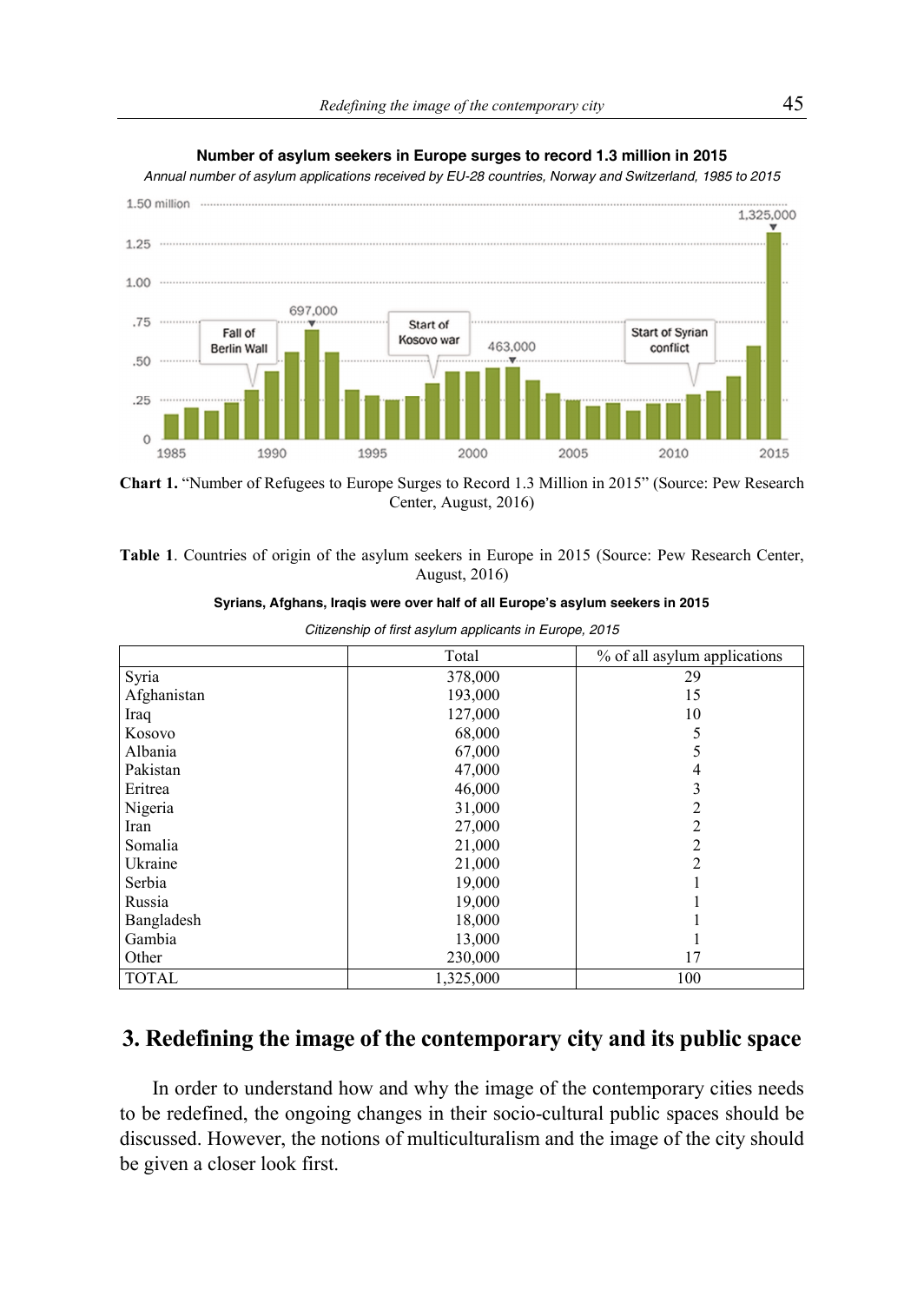#### **3.1 A cosmopolitan city and multiculturalism**

Contemporary cities, especially the capital cities, are often cosmopolitan and multicultural. They are often described as: "urban areas whose cultures emphasize values including autonomy, freedom, egalitarianism, and mutual respect" (Mosterin 2005; in Sevincer, A.T, Kitayama, S. and M.E.W. Varnum 2015:1). These values seem to create an ideal space for future existence for a great number of relocated people. Furthermore, cosmopolitan cities are characterized by diversity and tolerance and can be the place of very special experiences (Muench 1991).

A great number of multicultural and cosmopolitan cities focus strongly on intercultural relations. It should be emphasized that the main idea of interculturalism focuses on "two rights: the right to difference and the right to the city. The right to difference means recognizing the legitimacy and specific needs of minority or subaltern cultures. The right to the city is the right to presence, to occupy public space, and to participate with others on equal basis in public affairs" (Sandercock, L., 2011:52). One of the challenges European cities have to face is the problem of integration. Multiculturalism requires "recognising diversity and indifferences. People from different cultural backgrounds may value the public space landscape quite differently to natives. Social integration allows cultural richness to open hearts and minds to different ways of seeing and experiencing public parks and landscapes. It can tell us something about the ways in which people adapt their traditions to different circumstances in a new country" (Binyi, L. and F.M. Mwanza, 2014: 12). Due to present societal changes some European cities change their character from predominantly homogenous to more diversified and multicultural, a situation already present in the major urban areas. The question which appears is whether with the present-day immigration the urban spaces will be able to fulfill the aforementioned criteria, which define multiculturalism.

#### **3.2 The image of the city**

The process of creating the image of the city is long and complex. It is inextricably related to the identity of the city. The image is created on the basis of what people (both the inhabitants of a particular city and the visitors) see and observe. It is a picture of the place they build in their minds, as a result of some promotional activities of the city's authorities (conscious, directional actions), by definition treated as positive, and further as a consequence of the influence of the elements placed in the public urban space  $(e.g. LL)$  on the recipients of this space. All the opinions and experiences evoked by a given place contribute to the overall image (see Rurański and Niemczyk, 2013; Stanowicka-Traczyk, 2008).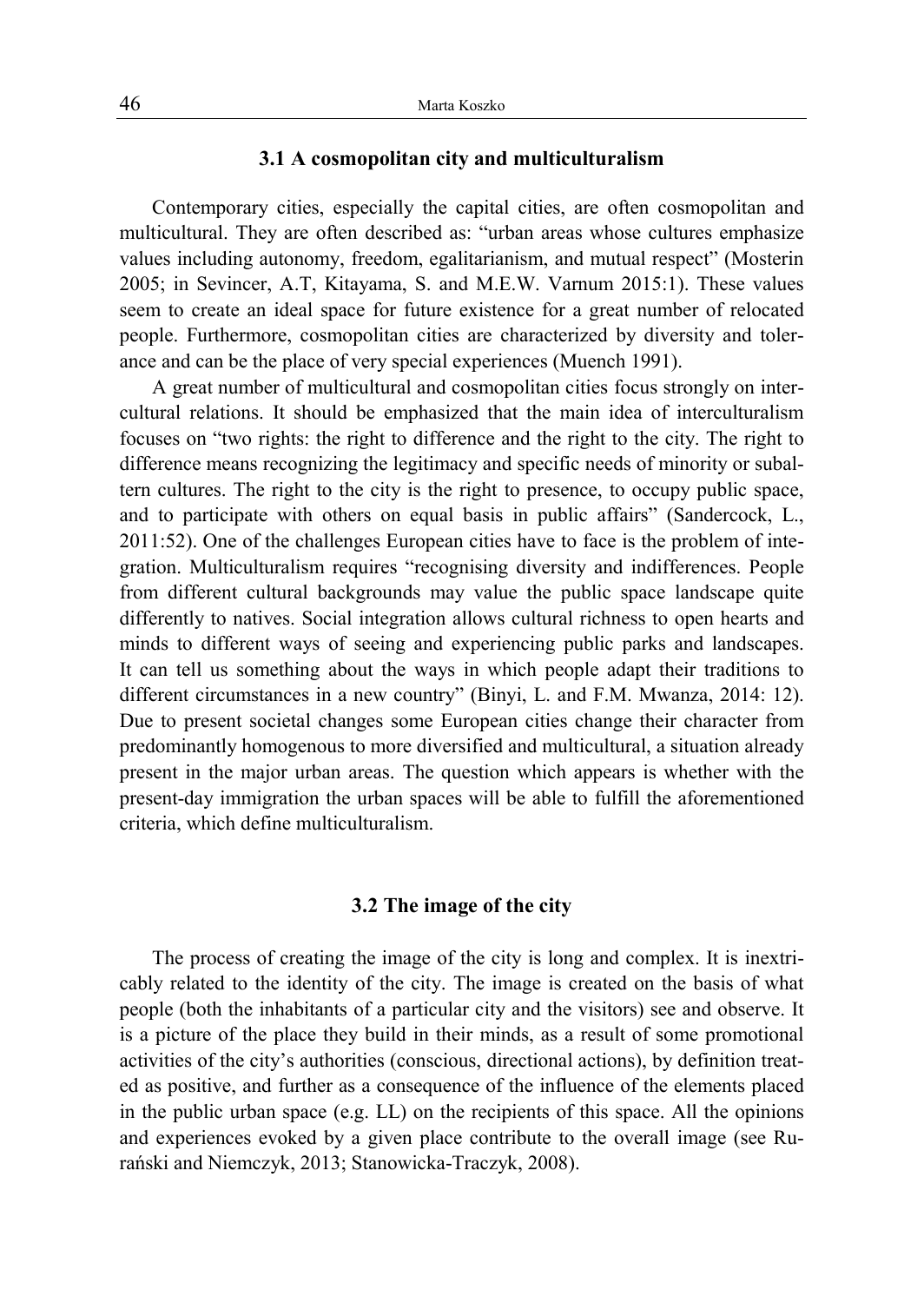The concept of the image can be also described as a static or dynamic phenomenon (Puppel, 2016). The first one refers to the picture people (here it can be said the city and those who create it) have about themselves as city inhabitants. It is crucial as there always exists some kind of confrontation with those others –newcomers/visitors. In the former sense, the image is constantly being crated by means of various actions (interactive-communicative) which further contribute to the creation of a particular picture in the recipients' minds (Puppel, 2016: 111). This dynamic character, as Stanowicka-Traczyk (2008) points out, means that the image of a city can change with the change of opinions and attitudes of the interactants. And these opinions and attitudes change with the changes in the public space. As Lynch (1960) points out, people experience the city and its elements are always perceived in some kind of context. The elements do not stand alone, they are all connected and interdependent. For every citizen, the city evokes specific memories and meanings. Hence, the observers may create a different image of the same city (Lynch, 1960). However, the image which appears in people's minds should be convincing, hence as Kowalewska and Puppel (2017: 95) indicate, it should be "complete, consistent and real".

#### **3.3 Meffert's (1989) concept of the city's identity and the image of the city**

The present discussion as well as many other discussions concerning the image and the identity of a city refers to the Meffert's (1989) concept of the city's identity and the image of a city. It is based on the assumption that the image of a city is created in relation to its identity. Hence, the identity is the main building block, which is formed from 3 main elements: the system of visual identification, communication system and the city culture. The first one consists of symbols, graphics connectedwith a city, a flag, colors, logo, pictograms etc. The second one encompasses com-



**Picture 1.** Meffert's idea of the image of the city – the main elements of the city's identity (my translation) (Meffert, H. 1989)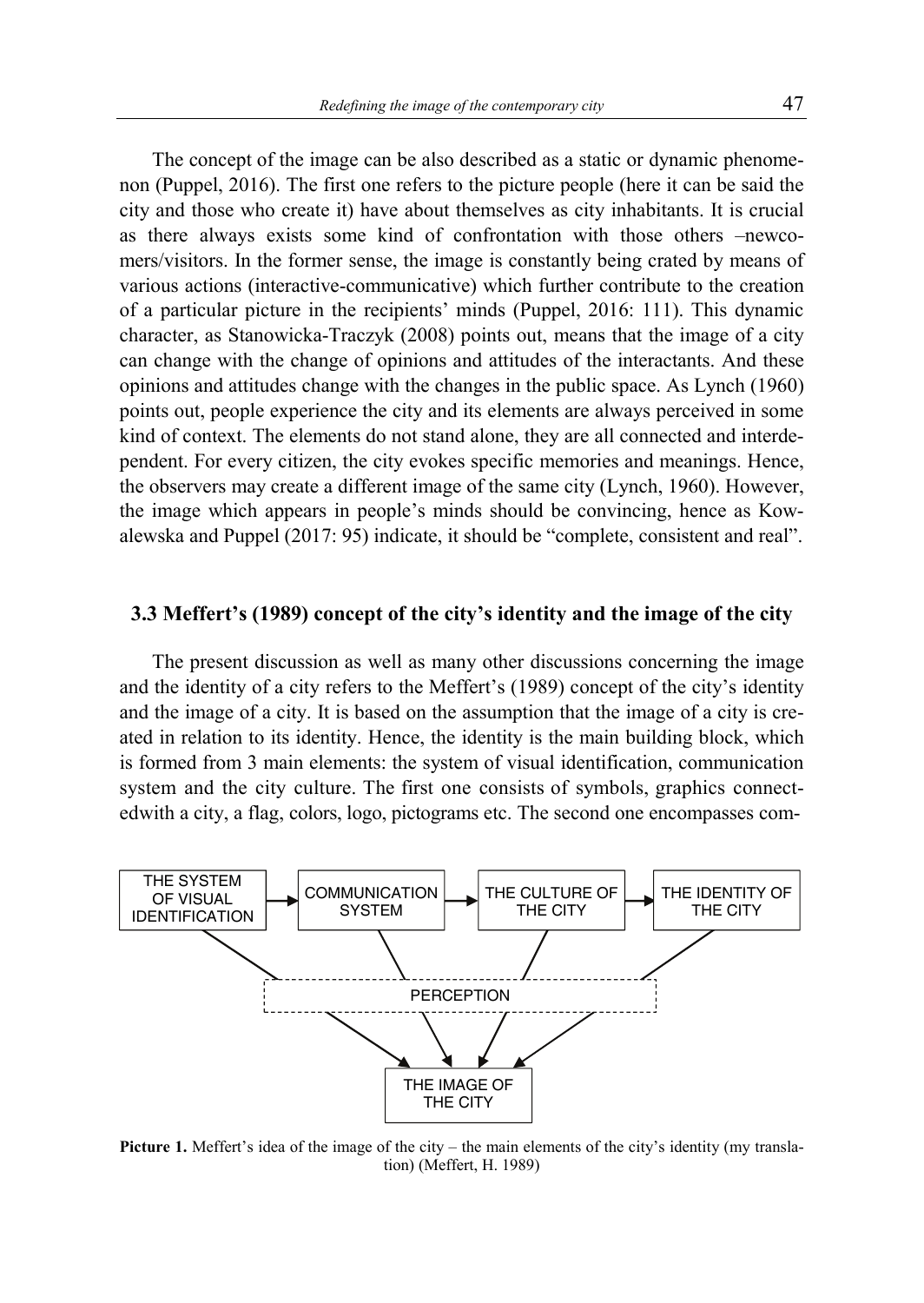munication with the inhabitants of the city and people with the visitors, everything that includes public relations. Finally, the third one refers to customs, traditions, norms, typical ways of behaviour characteristic for a particular community.

These three elements will be discussed and analyzed in reference to 3 following aspects:

1) language in the public space (linguistic landscape LL),

2) ritualized public space,

3) the overall image of the city.

They also have to be looked at in the context of the socio-cultural transformation of the European cities.

### 3.3.1 The system of visual identification

The system of visual identification includes among others symbols, coat of arms, graphic signs connected with a city, a flag, colors, logo, pictograms etc. The general definition of the concept is connected with visual signs characteristic for a particular city, hence for a particular majority dominant culture. For instance Berlin (the flag, see Picture 1), London (the flag, see Picture 2) or Malmö (the coat of arms, see Picture 3) – multicultural cities which face the challenge of intensified immigration, have their own specific visual identification – a flag or a coat of arms which refer to tradition, history of a particular city, thus culture.



**Picture 1.** The flag of Berlin (source: http://www.flags-and-anthems.com/state/flag-berlin.html)



**Picture 2.** The flag of London (source: http://www.flags-and-anthems.com/city/flag-london.html)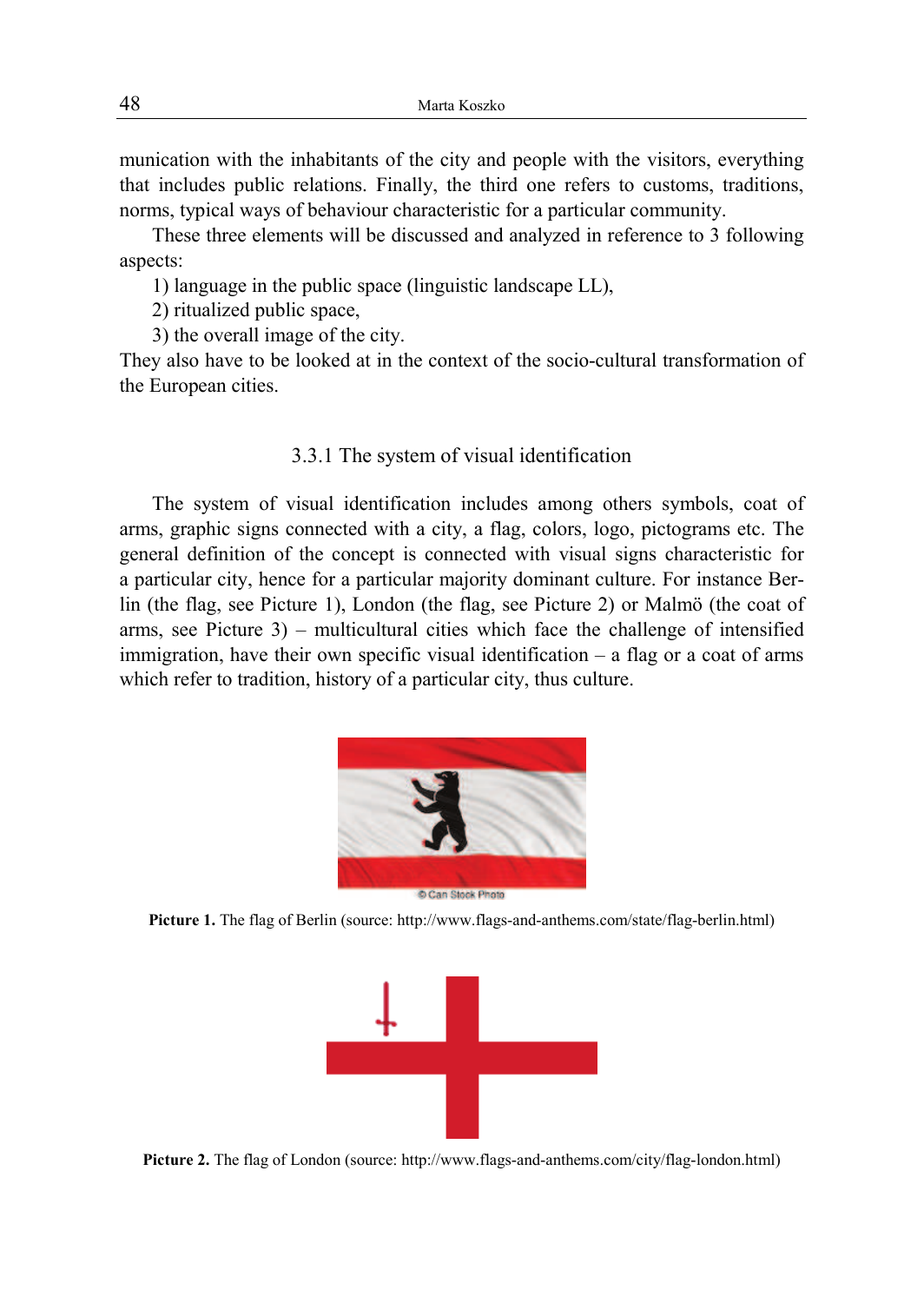

**Picture 3.** Malmö's coat of arms (source: http://www.ngw.nl/heraldrywiki/index.php?title=File:Malmo.jpg)

These cities are located in monolingual (one official language) countries, which are however multinational and multicultural. The image of a city in official visual realm however is related to German, British or Swedish cultures respectively. This though does not reflect the true picture of these metropolis, but only the dominant culture with the exclusion of the minorities. This also does not reflect the sociocultural reality. It can be therefore stated that this part of identity of a city is not largely affected by the ethnic changes in the society. If only this symbolic sphere was taken into consideration, the overall image of the mentioned cities would be that they are purely German, British or Swedish. The reality is however different.

## 3.3.2 Communication system

Communication system refers to communication between city authorities and the inhabitants of the city and with the visitors. It comprises all actions, which include public relations and ways of promoting the city. Although the definition may seem to refer to marketing and advertising notions, this discussion will focus on communication system as related to socio-ethno-linguistic aspects.

Each city wants to communicate with its inhabitants and also attract the attention of the visitors or newcomers who appear in the public space. If the present migration situation in Europe and the variety of nationals who settle in major European cities, speaking different languages than those of a host country, are taken into consideration, it is undeniably seen that cities are in a way forced to create and to allow the presence of multilingual messages in the public urban space. This aspect closely corresponds with the notion of linguistic landscape (LL). It can be briefly defined as language visible on signs both issued by official institutions (top-down) and those issued by private businesses (bottom-up) (see e.g. Landry and Bourhis, 1997, Ben-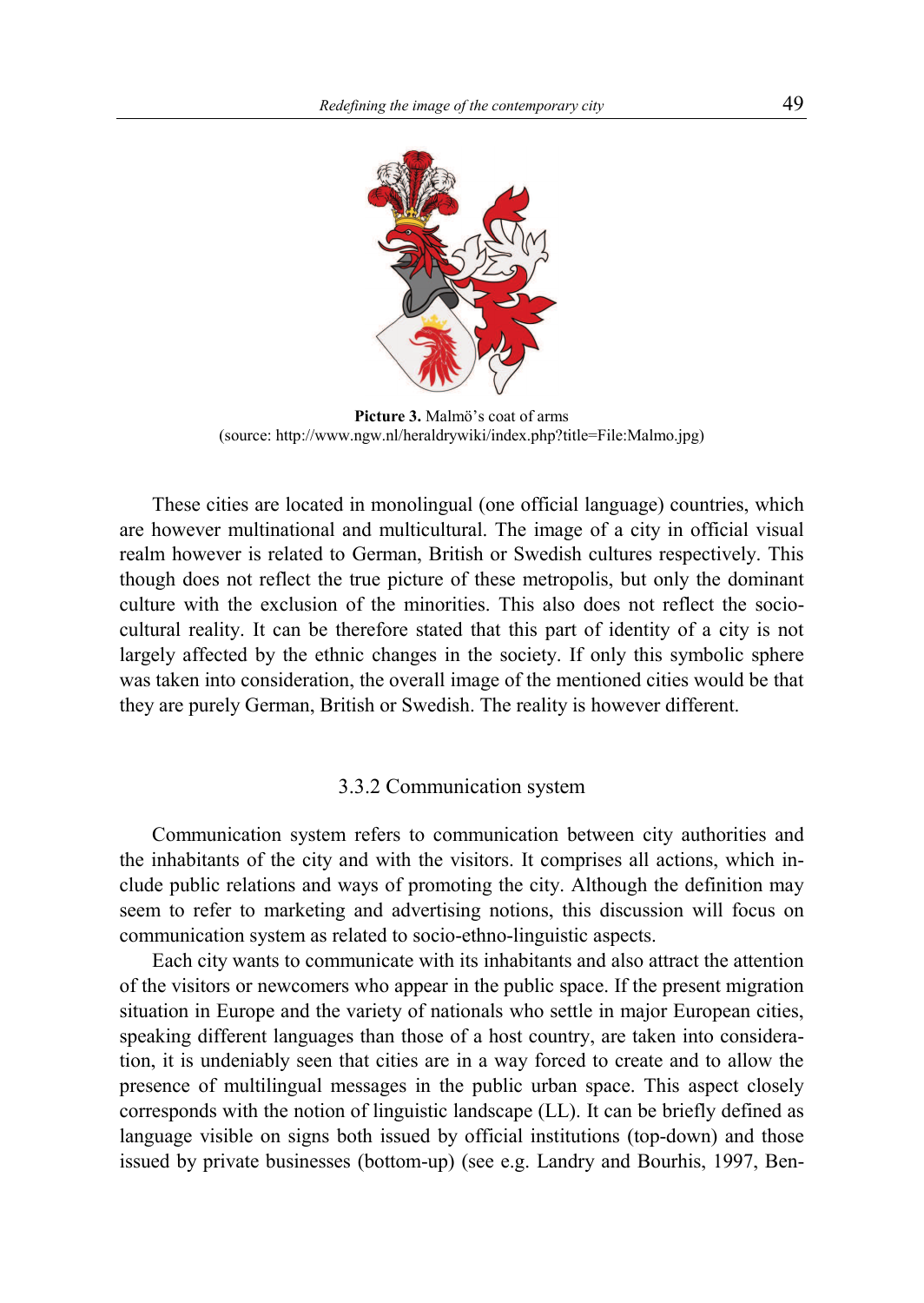Rafael et. al., 2006). LL of major European cities has reached a rather stable form, it serves to prove that the languages of minorities, are accepted in the public space (e.g. London). LL clearly reflected not only the language policy of a particular city authorities (top-down signage), but also in a way the attitude of the inhabitants to the linguistic diversity in a city. Depending on the status of a particular minority the city issued signs in appropriate language, top-down signs, mainly in official language, as required by official policies in monolingual countries. Yet in the private realms characterized by bottom-up signs, communities have been allowed to communicate through signs in their own particular languages (see e.g. Grześkowiak, 2010; Görter, 2006; Ben-Rafael et.al., 2006). LL could be therefore treated as a well-established system of internal communication (within the city – between the inhabitants of the city from different cultural backgrounds) and external communication with the visitors. This idea and system however, may require reorganization due the growing number of people with entirely new linguistic backgrounds (they come from Syria, Afghanistan, Iraq, Kosovo). It has to be realized that LL may change or rather will have to change in order to acknowledge new European multinational communities, in which people from different linguistic and cultural backgrounds will coexist and will create new social space. They will try to show their presence in the form of LL, hence new languages may appear in the public space. The changing situation clearly corresponds with the features of multiculturalism, which is built upon acceptance of diversity and indifferences and different perception and experience of space (Binyi, L. and F.M. Mwanza, 2014).

## 3.3.3 City culture

This element, constituting the identity and the image of a city, comprises customs, traditions, norms, typical ways of behaviour characteristic for a particular community. It is expected that the culture of a city – next to the LL, will undergo the greatest changes. This will also bring along new challenges.

Each city presents customs, traditions, norms, typical ways of behaviour related to the dominant national culture in which it is located. Multinational cities, however, have to deal with and are often proud of their multicultural character where cultural norms, values and beliefs mix and create a specific culture peculiar to this particular place. For years people of different backgrounds have created ways for mutual understanding and acceptance despite differences and variety, taking a compromise to live next to others of entirely different cultural worldview. These are truly multicultural cities and urban spaces.

The culture of a city is related among others to rituals. As they are immersed in the public space, it can be said that public urban space is ritualized. The ritualization of space appears in a variety of areas, which constitute the definition of a ritual. It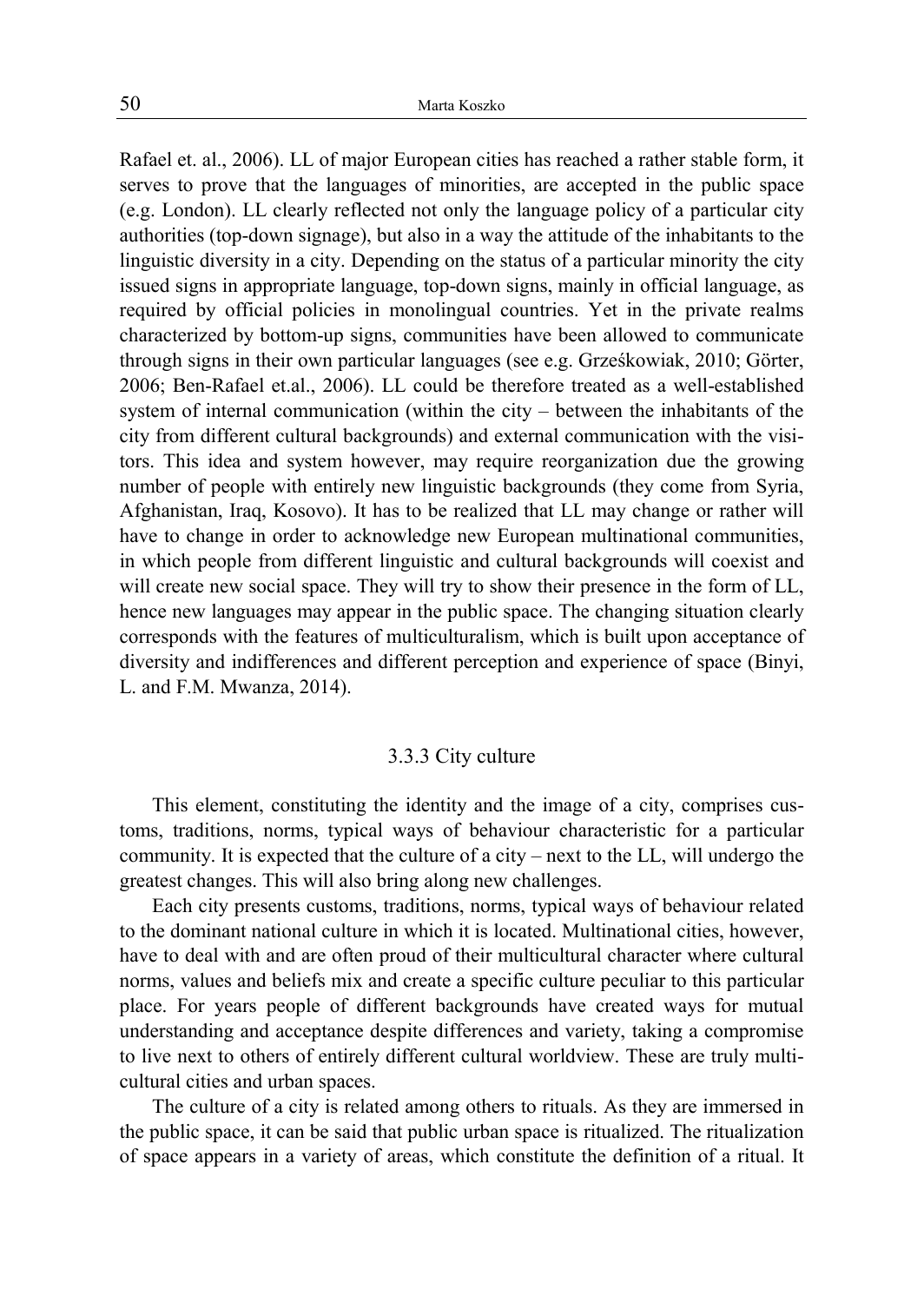should be remembered that a ritual is not an entertainment, it is a part of a serious life. It is a kind of behaviour which shows social relations – hence it refers to symbols, which are connected with social relations, e.g. different kinds of gestures in human interactions or attire. Rituals are performed in agreement with customs. They are repeatable. It should be emphasized that a ritual is a formal activity, where symbolism is more important than technical or instrumental aspects and it is significantly related to social relations and order. A ritual has also a communicative and regulatory function, which is exposed in enhancing social bonds, i.e. social cohesion. It is visible in each community as there is always a need to maintain its opinions and beliefs. Finally, a ritual has always been related to orders and prohibitions and connected closely with religious and magical beliefs (Rothenbuhler, 2003). In reference to the aforementioned features, the following areas, which represent ritualized form of communication in a public space, can be distinguished e.g.:

appearance – clothes – religious manifestation – for example, the case of Muslim women,

religious places – cemeteries, temples, mosques etc.

ways of behaviour – often connected to religion/language – specific gestures etc. religious events **–** e.g. Ramadan.

These four areas create ritualized public urban space, hence they create a specific identity and image. If for example appearance or ways of behaviour are taken into consideration, it should be emphasized that they contribute to the image, as the holistic picture of a person is based on its character, how a person communicates (including language used), how a person moves or what actions they are involved in (Kowalewska, 2018: 3), features which will often distinguish immigrants from the indigenous inhabitants. Religious places, for example cemeteries, as Puppel and Koszko (2017: 513) point out, create "specific space where language, culture, religion and secular elements are combined" (my translation). They are hence manifestation of identity of a present group. The aforementioned forms of ritualized communication often serve as the main way to manifest ethnic belonging and maintain original culture by the immigrants, especially by those who have just arrived. Taking into consideration the masses of people who begin a new life on the European continent, it should be realized that for them this is often a completely culturally foreign land and the rituals (customs, traditions etc.) of their culture allow them to maintain their culture. This situation has an incredibly visible influence on the image of the cities. In many cases minorities inhabit chosen districts, where they create their own homeland, with their shops, food, language, signage, institutions etc. However, with the new flow of people, and much greater number of them, people of different cultural background will go beyond these districts, often treated as ghettos. Such a phenomenon can contribute to the overall image of a city and London is a good example, where ritualized public space is not restricted to particular districts (though intensified there), contrary to Paris, which tends to keep ritualization away from its centre.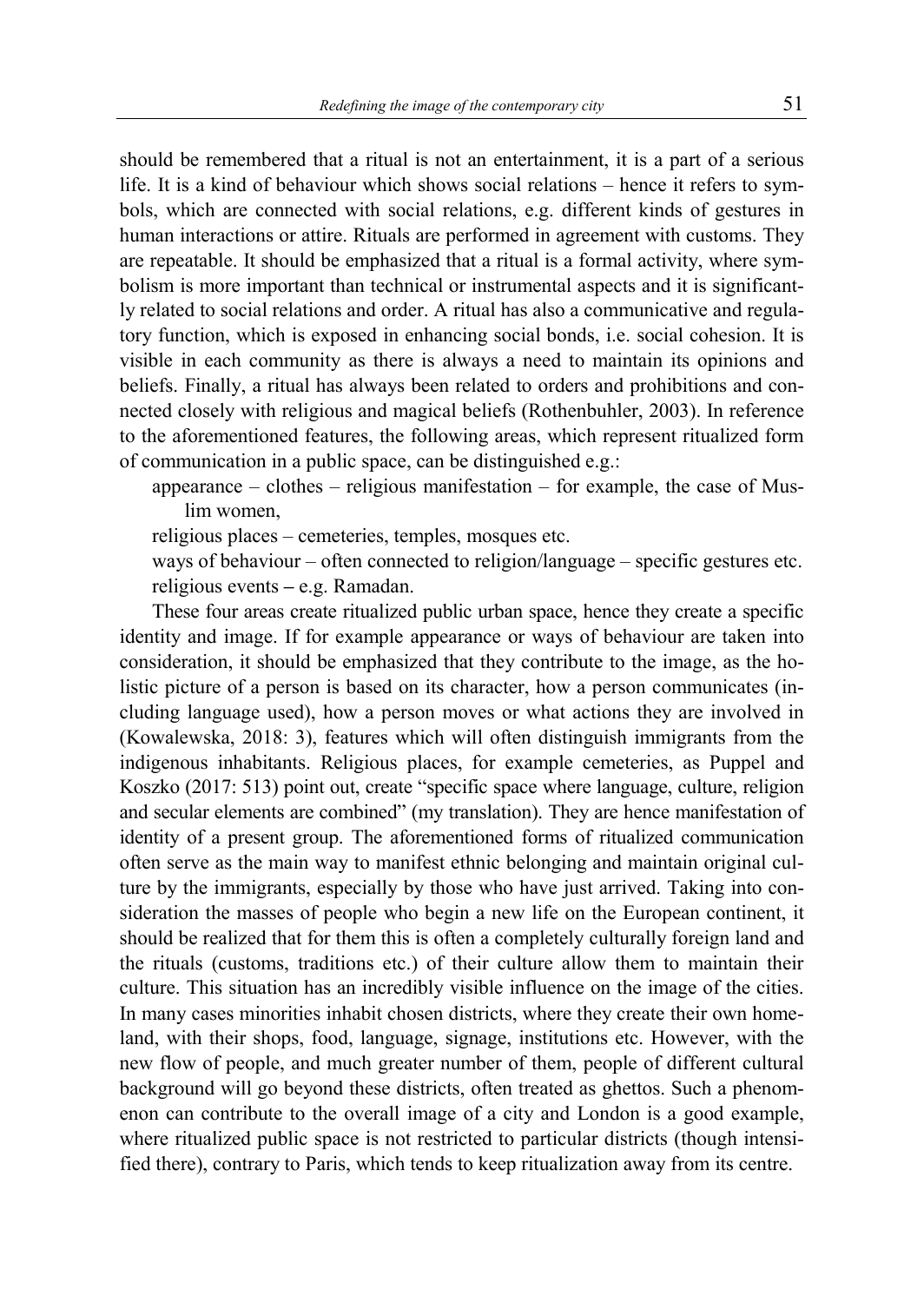## **3.4 Conclusions – the new identity and image of the European cities**

Present changing social situation in the European cities modifies the image of the cities. Therefore, Meffert's diagram requires changes, which is suggested in Diagram 2 below.



**Diagram 2.** Meffert's diagram changed

What has been predictable so far, i.e. the traditional approach to identity and image of a city, is now undergoing visible changes. The inhabitants of the cities may be facing:

a growing number of multilingual signage in the public space (LL) more visible different styles of clothes as a manifestation of ethic belonging, an increasing number of worship places, e.g. mosques or temples, different ceremonies and events related to a given culture, often of religious character (e.g. Ramadan).

All these elements will create a new modified image of a city.

# **References**

- Ben-Rafael, E. Shohamy, E., Amara, M.H. and N. Trumper-Hecht. 2006. "Linguistic landscape as symbolic construction of the public space: the case of Israel". *International Journal of Multilingualism* 3.1. 7-30.
- Binyi, L. and F.M. Mwanza. 2014. "Social integration in public spaces and landscapes: perceptions and experiences towards multicultural Shanghai". *Chinese Studies* 3.1.12-18. Published online February 2014 in SciRes.
- Connor, P. 2016. "Asylum report final". *Pew Research Center Europe*. Washington, D.C.: August. http://assets.pewresearch.org/wp-content/uploads/sites/2/2016/08/14100940/Pew-Research-Center-Europe-Asylum-Report-FINAL-August-2-2016.pdf